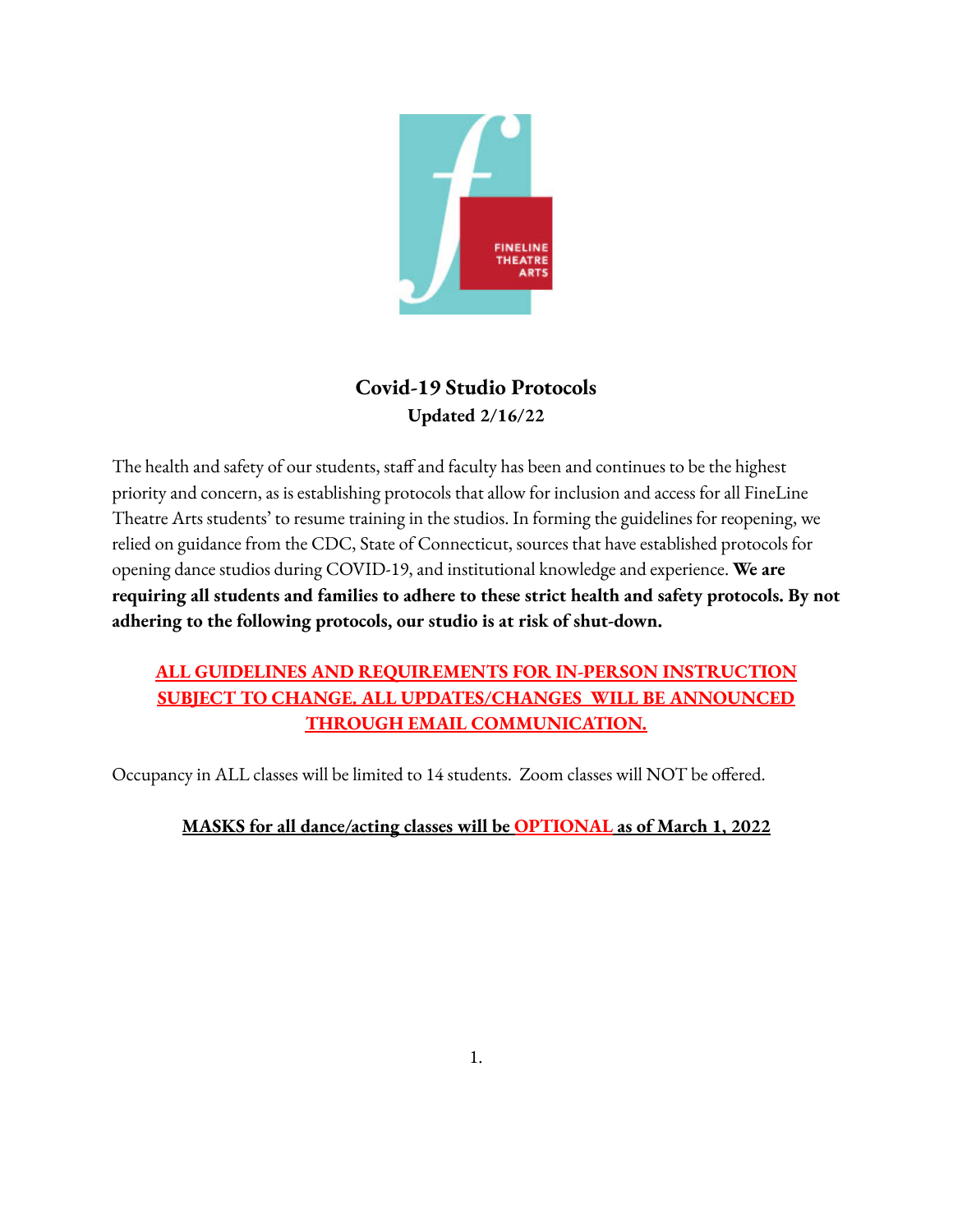#### **1. Arrival**

- a. Drop off on FineLine front porch/pick up by front porch
	- i. Drop off/pick up MUST be on time
	- ii. Temperature check will be taken at the door, parents stay on porch until child's temperature is taken
	- iii. Only students permitted to enter building
	- iv. FineLine lobby to remain closed no visitors
- b. Common areas will remain off limits/blocked off to everyone
- c. Stay home/do not enter building if you are sick
- d. Students arrive ready to dance and act
	- i. Line up 6-feet outside building wearing face mask (optional), wear practice clothes under street clothes and hair up ready to dance
	- ii. No changing or readying for class inside building
- e. Bring only what is required for class (dance shoes, acting scripts, water)
	- i. No food permitted
	- ii. No extra items or large bags
	- iii. Carry in/carry out

f. Anyone who fails to adhere to these protocols will lose privileges to participate in studio classes

#### **2. Screening Checklist (By FineLine Staff)**

- a. Temperature
	- i. 100F or higher May not enter
	- ii. Parents must wait on porch until communication that student may enter building before leaving drop off area
- b. Use hand sanitizer (upon entering)

#### **3. Professional Cleaning and Sanitization:**

a. We will maintain Cleaning Logs for the lobby and studios. The rooms will be sanitized after each class and the floors will be sanitized with a steamer every night.

b. When using shared surfaces in the studio (ie. Stereo, barres, etc), everyone must sanitize or wash hands before and after contact.

c. There will be a sanitation station upon entering the building and in each studio.